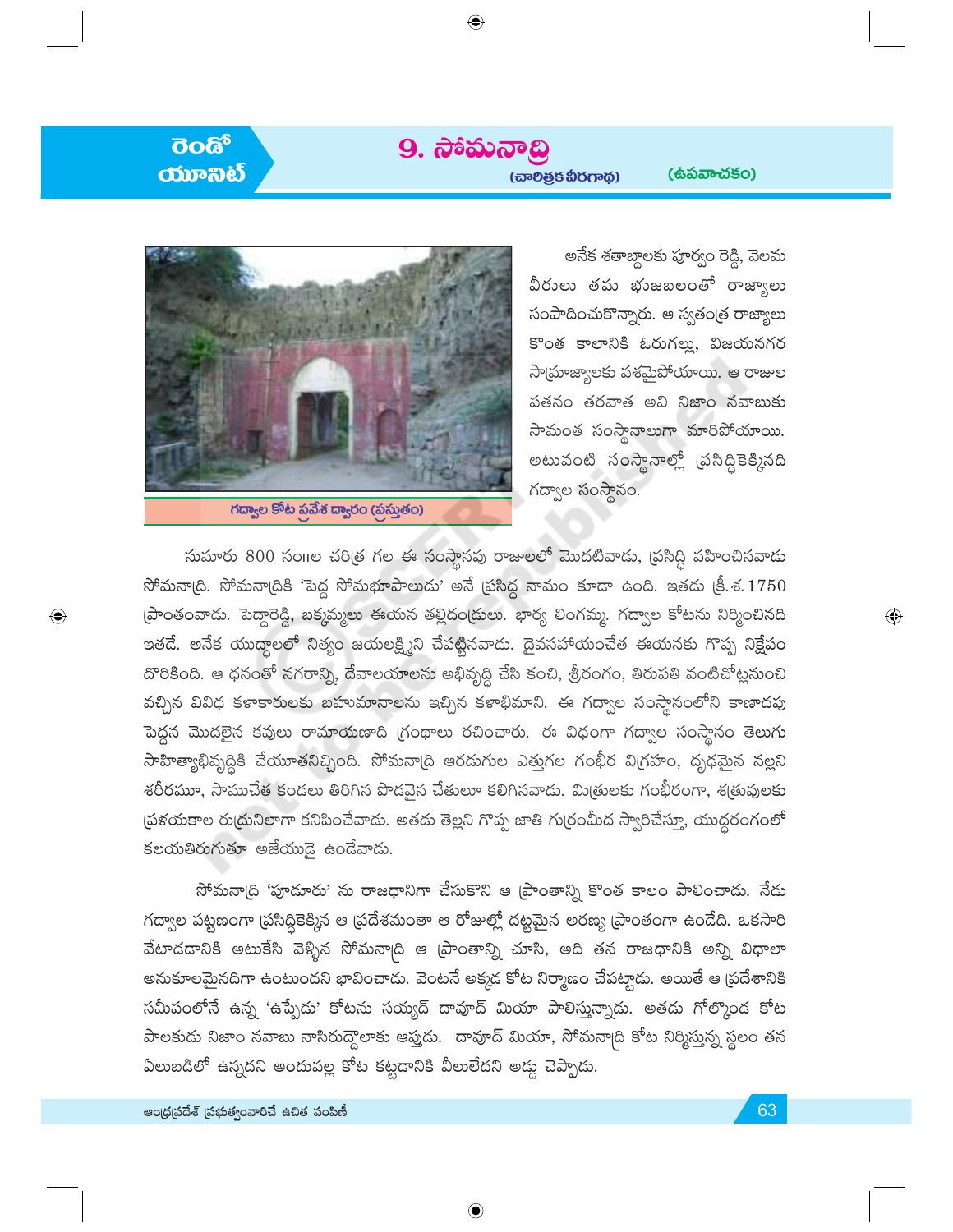సోమనా(ది బాగా ఆలోచించాడు. కార్యసాధకుడైన సోమనా(ది కోట నిర్మాణం అద్దకోవద్దని, నిర్మాణం పూర్తికాగానే తగినంత కప్పం చెల్లిస్తానని చెప్పి, సయ్యద్ మియాను అంగీకరింపజేశాడు. త్వరగా కోట నిర్మాణం పూర్తి చేశాదు. అనుకున్నట్లుగా సోమనా(ది కప్పం చెల్లించలేదు. పైగా గొప్ప సైన్యాన్ని సిద్ధపరచుకొని, దావూద్ పై దండయాత్రకు సిద్ధపడ్డాడు.

**LUTITITIA** 

 $\bigoplus$ 

విషయం తెలుసుకొన్న దావూద్ మియా; నుండి వ $\overline{\mathbf{a}}$  దాడి **ముందు**వెనకలు ఆలోచించకుండా సోమనా(దిమీద యుద్ధం ప్రకటించాడు. రాయచూరు నవాబయిన బసరు జంగు, (పాగటూరు కోటకు అధిపతి అయిన ఇదురుసాబు తమ తమ సేనలతో వచ్చి యుద్ధరంగంలో సయ్యద్కు బాసటగా నిలిచారు. ఇరుపక్షాల సైన్యాలు గద్వాలకు, రాయచూరుకు మధ్య (పాంతమైన 'ఆరగిద్ద' దగ్గర మోహరించాయి. సంకుల సమరం జరిగింది. కొంత సైన్యాన్ని వెంటపెట్టుకొని, సోమనా[ది స్వయంగా రాయచూరు

 $\bigoplus$ 

నవాబును ఢీ కొన్నాదు. సోమనా(ది ధాటికి తట్టుకోలేని బసరుజంగు యుద్ధంనుంచి తప్పుకొని, తన సైన్యంతో ఇంటిముఖం పట్టాడు. సోమనా(ది పరా(కమాన్ని గమనించిన (పాగటూరు నవాబు కూడా బుద్ధితెచ్చుకొని మెల్లగా జారుకున్నాదు. ఇక ఉప్పేదు నవాబు సయ్యద్ దావూద్ మియా మాత్రం మిగిలి, ఏకాకి అయిపోయాదు. ఇక చేసేదిలేక, తాను కూడా ఉప్పేదు మార్గాన్ని పట్టి ఏనుగుపై పారిపోతున్నాడు. సోమనా(ది తన గు(రాన్ని

 $\bigoplus$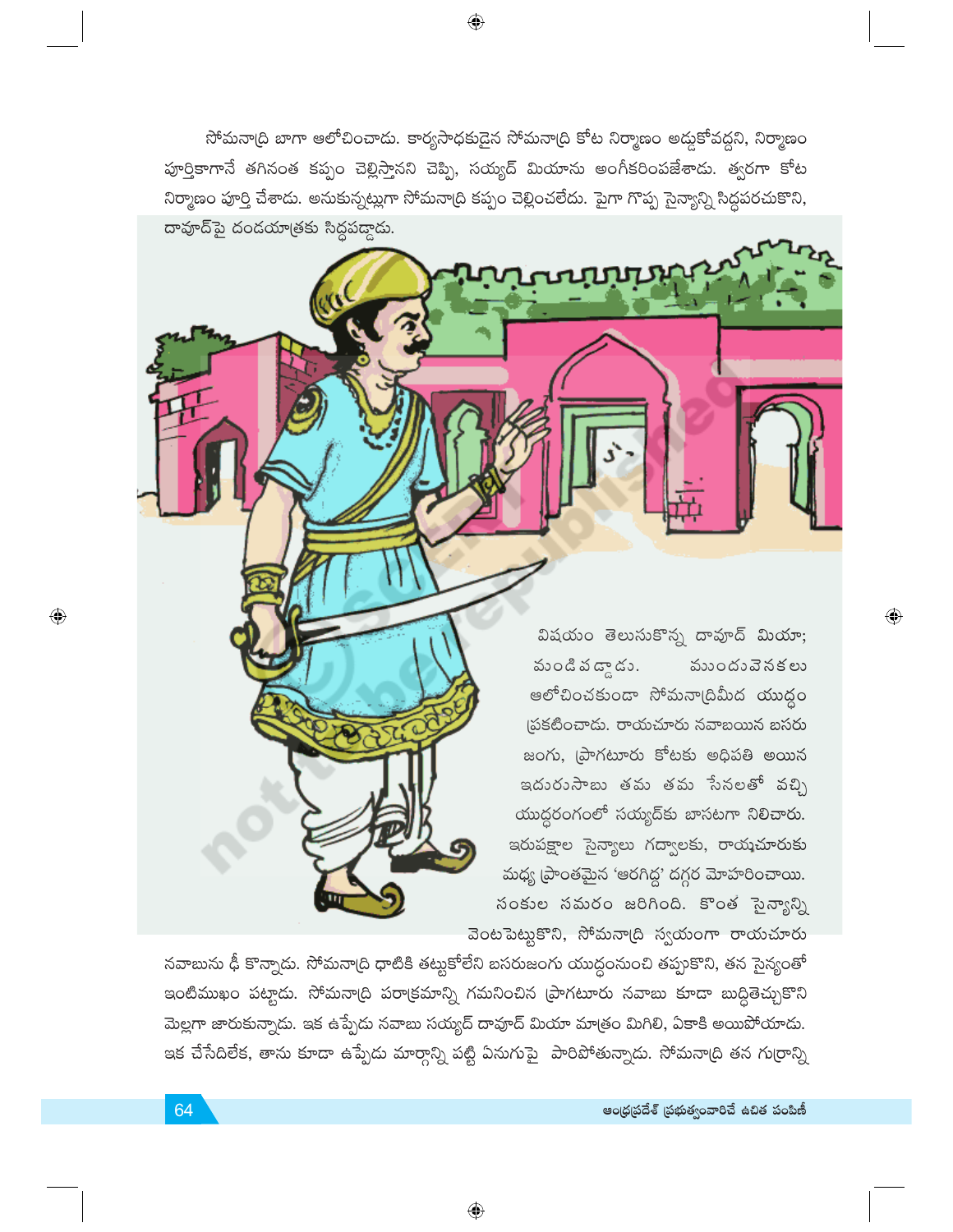ఏనుగుమీదికి ఉసికొల్పాడు. దావూద్ మియా భయపడి (పాణాలు దక్కించుకోడం తప్ప వేరే మార్గం లేదని భావించాదు. వెంటనే తన అపజయాన్ని అంగీకరిస్తూ సోమనా(దిని శరణుకోరుకున్నాడు. ఇక ముందెన్నదూ సోమనా(ది జోలికి రానని మాట ఇచ్చాడు. యుద్ధపరిహారంగా తన యుద్ధచిహ్నాలైన నగారా, పచ్చజెండా, <mark>ఏనుగ</mark>ులను సోమనా(దికి సమర్పించుకొని దిగాలుగా ఉప్పేడు చేరుకున్నాడు.

 $\bigoplus$ 



 $\textcolor{black}{\textcolor{black}{\bigcirc}}$ 

ఎట్లాగో ఆ రాత్రి గడిపాడు, సయ్యద్ దావూద్ మియా. మర్నాడు <mark>ఉ</mark>దయాన్నే తన కోటమీదభాగానికి ఎక్కి, గద్వాల కోటకేసి చూశాదు. గద్వాల <mark>కోటపై రెపరెపలాదుతున్న తన పచ్చజెందా కనిపించేసరికి కదుపులో మండింది.</mark> <mark>ఎ</mark>లాగైనా తాను కోల్పోయిన యుద్దచిహ్నాలను వెనక్కి తెచ్చుకోవాలనుకున్నాడు. <mark>వెంటనే పల్లకిలో హైదరాబాద్ పయనమై వెళ్ళి గోల్కొంద నవాబుతో తన దీన</mark> స్థితిని వెల్లడించుకున్నాడు. సోమనా(దిని దండించి తనకు మనశ్శాంతి <mark>చే</mark>కూర్చమని కోరాడు. నిజాం నవాబు

<mark>నా</mark>సిరుద్దౌలా, సోమనా(ది మీదకు దండయా(త మంచిది కాదని ఆ ఆలోచన మానుకోమని

రకరకాలుగా నచ్చజెప్పాడు. కాని సయ్యద్ మియా తాను పట్టిన పట్టు విడవలేదు. చేసేది లేక, నిజాం నవాబు గొప్ప సైన్యంతో సోమనా(దిమీద ထားတွေလိနီ ဆထားပောက်ကောင်း.

పూర్వం సోమనా(ది చేతిలో ఓడిపోయి, పరాభవంతో కుంగిపోతున్న రాయచూరు, (పాగటూరు నవాబులు తమ కక్ష తీర్చుకోవాలనే కోరికతో నిజాం సైన్యంలోకి వచ్చి చేరారు. ఈలోగా గుత్తి దుర్గాధిపతి టీకు సుల్తాను, కర్నూలు నవాబు దావూద్ ఖాన్, బళ్ళారి నవాబు తమ పరా(కమాన్ని థ్రదర్శించడానికి మంచి ఉత్సాహంతో వచ్చి కొత్తగా నిజాం సైన్యంలో చేరారు.



 $\textcolor{black}{\textcolor{black}{\bigoplus}}$ 

తుంగభద్రానదికి దక్షిణాన ఉన్న 'నిడుదూరు'కు చేరుకుంది నిజాం సైన్యం. తుంగభ(్రకు ఉత్తర తీరంలో ఉన్న 'కలుగోట్ల' (గామంలో సోమనా(ది సైన్యం విడిది చేసింది. ఈ రెండు గ్రామాల్లో ఇప్పటికీ ఆ నాటి యుద్ధ చిహ్నాలైన తాత్కాలిక బురుజులు, మిట్టలు దర్శనమిస్తాయి. ఆలస్యం చేయడం ఇష్టంలేని సోమనా[దే మొదట తన సైన్యంతో తుంగభ[దానదిని దాటి తెల్లవారకముందే నిజాం సైన్యాన్ని ముట్టడించాడు. సాయంకాలం వరకు భయంకరంగా యుద్ధంచేస్తూ నిజాంసైన్యాన్ని చీల్చి చెందాదాదు సోమనా(ది. చీకటి పడడంతో తన సైన్యాన్ని మరల్చి, నదిని దాటి 'కలుగోట్ల' ను చేరి వి(శమించాడు.

సోమనా(ది పరా(కమాన్ని చూసిన నిజాం నవాబు కలవరపడ్డాడు. వెంటనే దర్భారు చేసి సోమనా(దిని లొంగదీసుకొనే ఉపాయం చెప్పమన్నాడు. అప్పుడొక సర్గారు, "సోమనా(ది శక్తి అంతా అతని గుర్రంలోనే ఉంది, దాన్ని వశం చేసుకొంటే గాని అతడు వశం కాదు,' అని వివరించాడు. వెంటనే నిజాం ఎలాగైనా సోమనా(ది గు(రాన్ని దొంగిలించి, అతణ్ణి వంచాలని ఆలోచించాడు. "తెల్లవారేసరికి సోమనా(ది గు(రాన్ని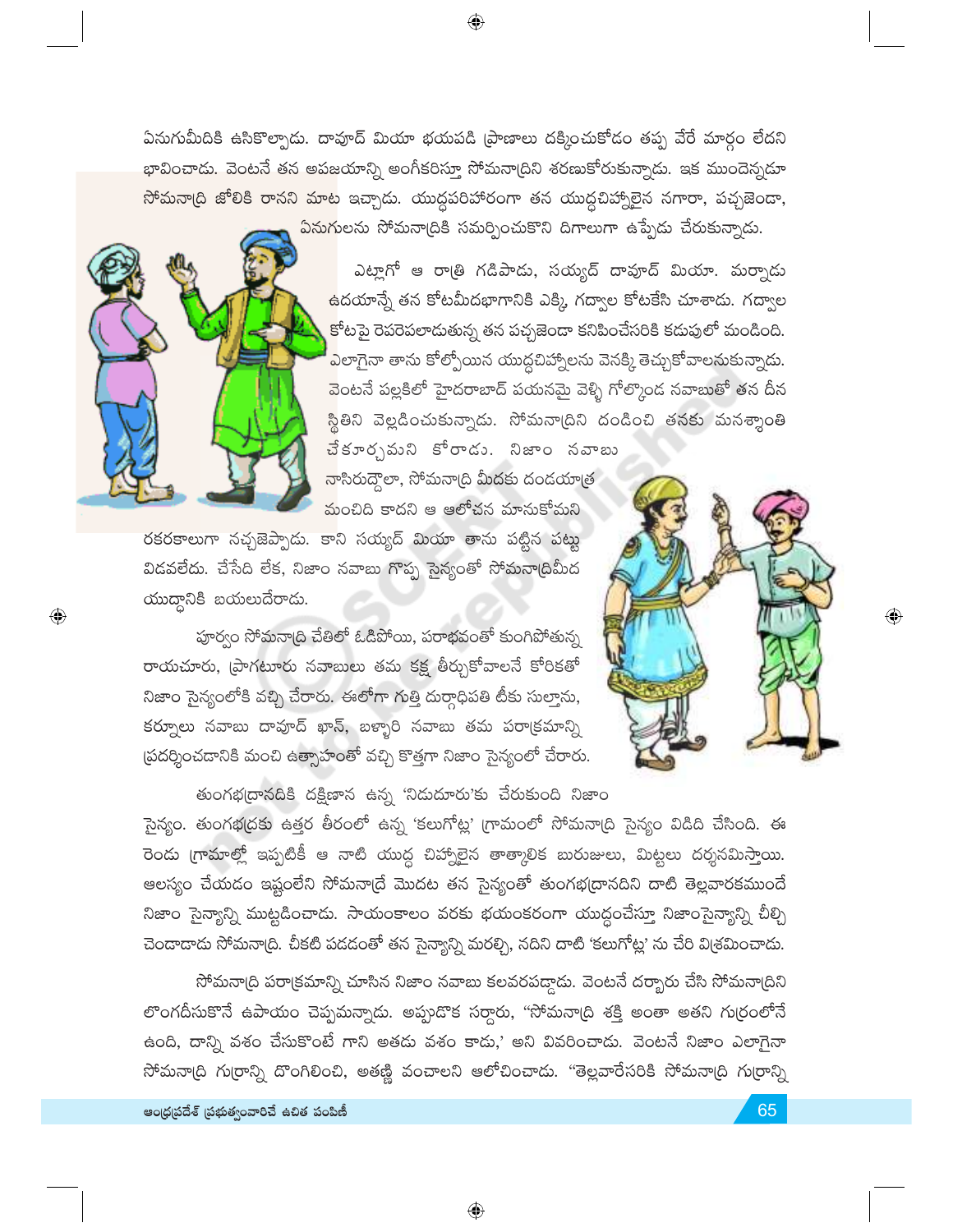తేగలవారికి జాగీరు ఇస్తాను" అని (పకటించాడు. చూస్తూ చూస్తూ మృత్యముఖంలోకి ఎవరు (పవేశిస్తారు?. చివరకు ఒక సైసు సిద్ధమయ్యాదు. (పాణాలకు తెగించి నదుముకు కళ్ళెం బిగించి, ఒంటరిగా కలుగోట్లకు స్రయాణమయ్యాదు. ఎలాగో కష్టపడి సైసు మెల్లగా చప్పుడు కాకుండా గుర్రాన్ని సమీపించాడు. కళ్ళెం తగిలించి పాగానుంచి తప్పించాడు. గుర్రంపైకి ఎక్కి వేగంగా తిరుగుముఖం పట్టాడు. గుర్రాన్ని చూడగానే నిజాము ఆనందానికి అంతులేకుండాపోయింది. వెంటనే ఆ సైసుకు జాగీరుతో పాటు ఒక బంగారు కడియాన్ని కూడా బహుమానంగా ఇచ్చాడు.

⊕



### గద్వాల కోట (ప్రస్తుతం)

తెల్లవారింది. గుర్రంలేకపోవడాన్ని గమనించిన సోమనా(ది సైన్యంలో కలకలం బయలుదేరింది. తన కుడిచెయ్యి పడిపోయిందని భావించాడు సోమనా(ది. అయినా ధైర్యాన్ని విడవలేదు. నిజాం సైన్యంతో తలపడ్డాడు. ఆ రోజు ఎలాగో యుద్ధం సాగించాడు. సాయంకాలం ఉభయ సైన్యాలూ యుద్ధాన్ని విరమించాయి. కలుగోట్ల చేరుకున్న సోమనా(ది ఆ రాత్రి తనవారితో సమాలోచన చేశాడు. "తెల్లవారేసరికి నా గు(రాన్ని ఎవరు తెస్తారో, వారికి నా గుర్రం ఒక రోజంతా ఎంత భూమిలో తిరుగుతుందో అంత భూమిని ఇనాముగా ఇస్తాను," అని (పకటించాడు.

గద్వాలకు పదిమైళ్ళ దూరంలో 'బొచ్చెంగన్నపల్లి' అనే గ్రామం ఉంది. అక్కడినుంచి వచ్చిన బోయసర్దారు హనుమప్పనాయుడు ఈ విషయం తెలుసుకొన్నాడు. వెంటనే గుర్రాన్ని తేవడానికి సిద్ధపడ్గాడు. అతడు జొన్నచొప్పను ఒక మోపుగా కట్టి నెత్తిన కట్టుకొని నిజాం దేరాలను సమీపించాడు. ఆ మోపును అయిదు రూపాయలు ఇస్తేకానీ ఇవ్వను అంటూ బేరం కుదరనివ్వకుండా సోమనా(ది గు(రంకోసం ముందు దేరాలకు వెళ్తున్నాడు హనుమప్ప. ఒక ప్రత్యేక స్థలంలో గుర్రం కనపడింది. గుర్రంకూడా హనుమప్పను చూసి సకిలించింది. గు(రం కళ్ళల్లో కాంతి, నిక్కించిన చెవులు, తలను ఆడించడం వంటి చేష్టలను చూసిన సిపాయిలు  $\textcolor{black}{\textcolor{black}{\bigoplus}}$ 

 $\textcolor{black}{\textcolor{black}{\bigcirc}}$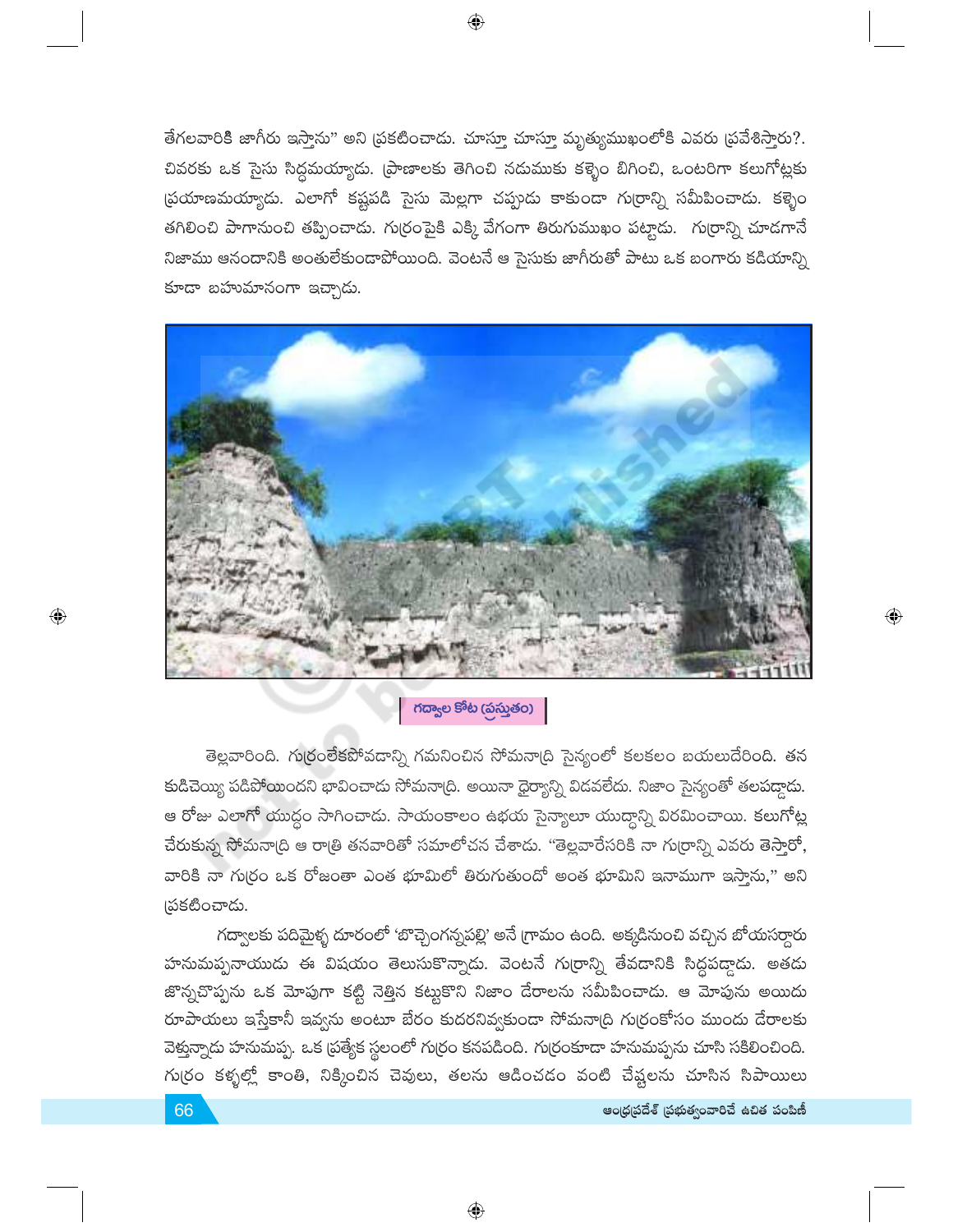$\bigoplus$ 



హనుమప్పనాయుణ్ణి అనుమానంగా చూశారు. అయినా గు(రం దంటుపుల్లలకోసం ఇలా చేసిందనుకొని సమాధానపడ్డారు.

గుర్రాన్ని చూసిన హనుమప్పనాయుడు చొప్పను అతి తక్కువ ధరకు విక్రయించాడు. కొంతసేపటికి ఒకదు వచ్చి (కయధనం ఇచ్చి వెళ్ళిపోయాడు. ఇదే తగిన సమయమని భావించిన హనుమప్ప వెంటనే గుర్రపు పాగాలో ఉన్న గడ్డికుప్ప కిందికి దూరాదు. వెల్లకిలా

పదుకున్నాదు. గుర్రం కూడా హనుమప్ప కనిపించకపోవడంతో తన్నుకుంటూ కాళ్ళకు కట్టిన గూటాన్ని ఊడబెరికింది. వెంటనే ఒక సిపాయి వచ్చి గూటాన్ని గడ్డిపై మోపి భూమిలోకి పాతాడు. హనుమప్పనాయుడి అరచేతిని చీల్చుకుని ఆ గూటం భూమిలోకి పాతుకుపోయింది.

నొప్పితో (పాణాలు పోయే స్థితి వచ్చినా, స్వామికార్యం తలుచుకుంటూ, కదలక మెదలక ఆ బాధను ఓర్చుకున్నాడు హనుమప్ప. అర్ధరా(తి అయింది. సైనికులు అంతా ని(దిస్తున్నారు. హనుమప్ప తనమీద ఉన్న గడ్డిని పక్కకు నెట్టి కూర్చున్నాడు. కుడి చేయి కదలడం లేదు. గూటం కూడా కదలడం లేదు. ఆలస్యం చేయకుండా ఎడమచేత్తో తన నడుముకు ఉన్న కత్తిని లాగాడు. కుడిచేతిని నరుక్కొన్నాడు. రక్తపు మడుగులో ఉన్న మొండి చేతిని తలపాగాలో చుట్టి గు[రాన్ని తీసుకొని దేరాలు దాటించాడు.

అర్ధగంటలో, ఆనందంతో సోమనాద్రి ఎదుట గుర్రంతో నిలబడ్దాడు హనుమప్ప. ఎడమచేత్తో సలాం చేశాదు. రాజు కోపంతో కన్నెర్ర చేశాదు. హనుమప్ప తన మొండిచేతిని చూపించి, జరిగినదంతా వివరించాదు. రాజు ఆశ్చర్యపోయాడు. నాయుణ్ణి కౌగిలించుకొని సన్మానించాడు. అన్న మాట (పకారం అప్పటికప్పుడే ఒక దానశాసనాన్ని రాయించి ఇచ్చాడు. గుర్రాన్ని చూడగానే సోమనా(ది ఉత్సాహం ఉరకలు వేసింది. ఉదయాన్నే తన సైన్యాన్ని వెంటపెట్టుకొని నిజాం సైన్యంమీద విరుచుకుపద్దాడు. సోమనా(ది జయభేరి ధ్వనులు నిజాంసైన్యం గుండెల్ని బద్ధలుచేశాయి. సోమనా(దిసైన్యం నిజాంసైన్యాన్ని దావానలంలా చుట్టుముట్టింది. భయంకరంగా యుద్ధం సాగింది.

ఆనాటి యుద్ధంలో (పాగటూరు, బళ్ళారి నవాబులు హతులయ్యారు. సాయంకాలానికి నిజాంసైన్యాన్ని కర్నూలు కోట వరకు తరమడం జరిగింది. సోమనా(ది కూడా కొద్దిమంది సైన్యంతో నిజాం సైన్యాన్ని తరుముకుంటూ కర్నూలు కోటలోకి (పవేశించాడు. అంతలో అకస్మాత్తుగా కోట తలుపులు మూతపద్దాయి. కొద్దిమందితో సోమనా(ది కోటలోపల ఉన్నాడు; మిగిలిన సైన్యం కోట బయట ఉండిపోయింది.

గద్వాల సర్దారులకు భయం హెచ్చయింది. దిక్కు తోచడం లేదు. కోట తలుపులను చీల్చడానికి ముమ్మరంగా (పయత్నించారు. కాని ఫలితం లేకుండా పోయింది. కోట లోపల ఏం జరుగుతోందో, బయట ఉన్న గద్వాల సైన్యానికి తెలియడం లేదు. కొద్ది మందితోనే కోట లోపల ఉన్న తమ నాయకుడు మరణించి ఉంటాడని భావించారు. గద్వాలలో ఉన్న లింగమ్మరాణికి పరిస్థితిని తెలియజేస్తూ, తాము తిరిగి వస్తామని కబురు పంపారు. ఆ వీరనారి సమాధానంగా కొన్ని గాజులు, చీరలు, పసుపు, కుంకుమ పంపింది. గద్వాల

 $\bigoplus$ 

 $\textcolor{black}{\textcolor{black}{\bigoplus}}$